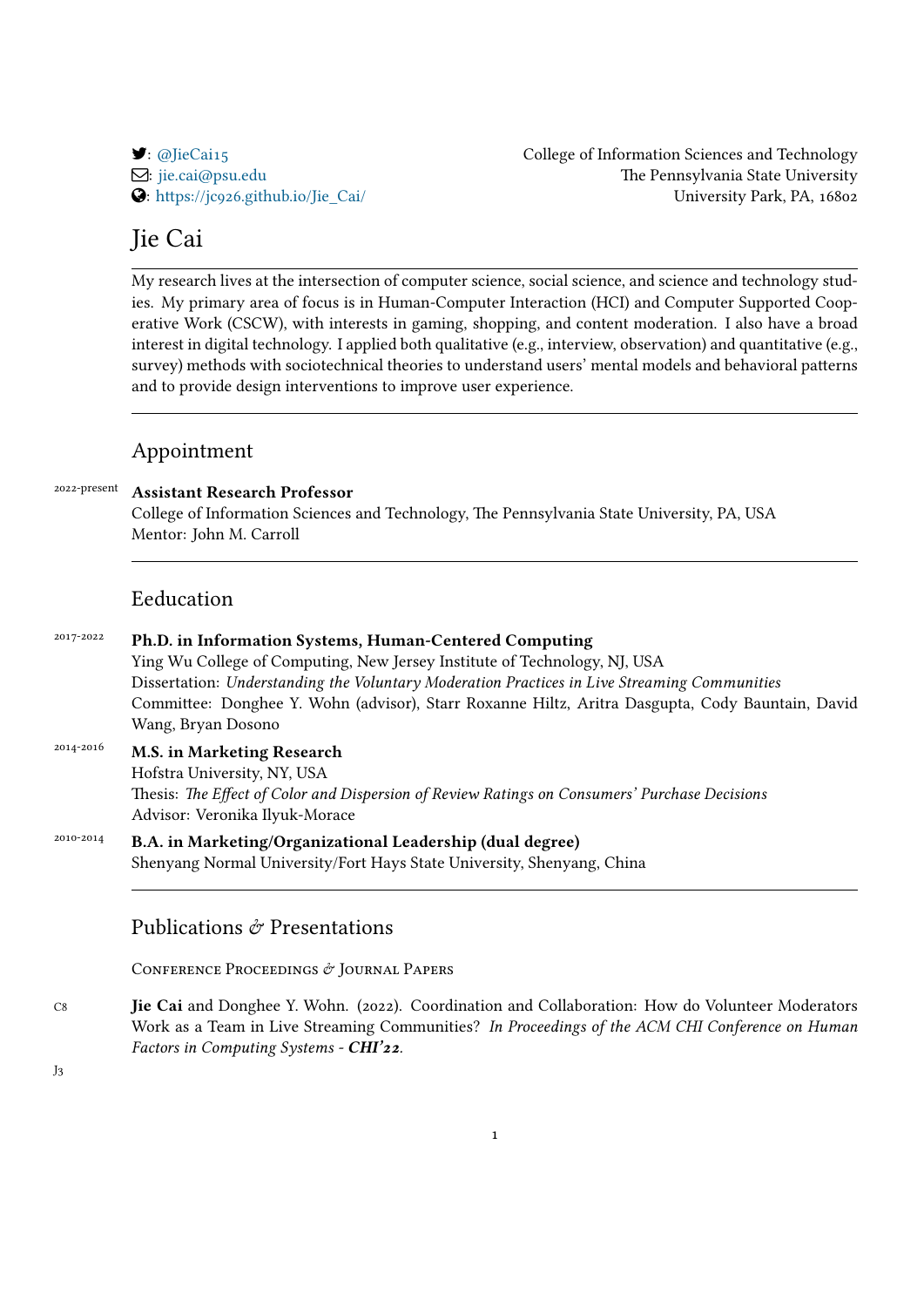Christine Cook, **Jie Cai**, and Donghee Y. Wohn. (2022) Awe Versus Aww: The Effectiveness of Two Kinds of Positive Emotional Stimulation on Stress Reduction for Online Content Moderators. *In Proceedings of the ACM on Human-Computer Interaction - CSCW'22.*

- C7 Sahaj Vaidya, **Jie Cai**, Soumyadeep Basu, Azadeh Naderi, Donghee Y. Wohn, and Aritra Dasgupta. (2021). Conceptualizing Visual Analytic Interventions for Content Moderation. *In Proceedings of the IEEE Visualization Conference - VIS'21.*
- J2 **Jie Cai** and Donghee Y. Wohn. (2021). After Violation But Before Sanction: Understanding Volunteer Moderators' Profiling Processes Toward Violators in Live Streaming Communities. *In Proceedings of the ACM on Human-Computer Interaction - CSCW'21.*
- P3 **Jie Cai**, Ruiqi Shen, Starr Roxanne Hiltz. (2021). Understanding Choice of Social Music Systems in China: A Study of NetEase Cloud Music. *In Proceedings of the ACM International Conference on Mobile Human-Computer Interaction - MobileHCI'21.*
- C6 **Jie Cai**, Sarah J Ryu, Donghee Y. Wohn, and Hyejin Hannah Kum-Biocca. (2021). Teleworker's Perception of Technology Use for Collaborative and Social During the COVID-19 Pandemic. *In Proceedings of the International BCS Human-Computer Interaction Conference - BritishHCI'21.*
- P2 **Jie Cai**, Cameron Guanlao, and Donghee Y. Wohn. (2021). Understanding Rules in Live Streaming Micro Communities on Twitch. *In WiP Proceedings of the 2021 ACM International Conference on Interactive Media Experiences - IMX'21.*
- C5 **Jie Cai** and Donghee Y. Wohn. (2021). Moderation Visibility: Mapping the Strategies of Volunteer Moderators in Live Streaming Micro Communities. *In proceedings of the 2021 ACM International Conference on Interactive Media Experiences - IMX'21.*
- C4 Jirassaya Uttarapong, **Jie Cai**, and Donghee Y. Wohn. (2021). Harassment Experiences of Women and LGBTQ Live Streamers and How They Handled Negativity. *In proceedings of the 2021 ACM International Conference on Interactive Media Experiences - IMX'21.*
- J1 **Jie Cai** and Donghee Y. Wohn. (2019). Categorizing Live Streaming Moderation Tools: An Analysis of Twitch. *International Journal of Interactive Communication Systems and Technologies - IJICST, 9(2), 36-50.*
- C3 **Jie Cai** and Donghee Y. Wohn. (2019). Live Streaming Commerce: Uses and gratifications Approach to Understanding Consumers' Motivations. In *Proceedings of the 52nd Hawaii International Conference on System Sciences - HICSS'19.*
- P1 **Jie Cai** and Donghee Y. Wohn. (2019). What are Effective Strategies of Handling Harassment on Twitch? Users' Perspectives. In *Companion of the 2019 ACM Conference on Computer Supported Cooperative Work and Social Computing - CSCW'19.*
- C2 **Jie Cai**, Donghee Y. Wohn, and Guo Freeman. (2019). Who Purchases and Why? Explaining Motivations for In-game Purchasing in the Online Survival Game Fortnite. In *Proceedings of Computer-Human Interaction in Play - CHI PLAY'19.*
- C1 **Jie Cai**, Ankit Mittal, Dhanush Sureshbabu, and Donghee Y. Wohn. (2018). Utilitarian and Hedonic Motivations for Live Streaming Shopping. In *Proceedings of the 2018 ACM International Conference on Interactive Experiences for TV and Online Video - TVX'18.*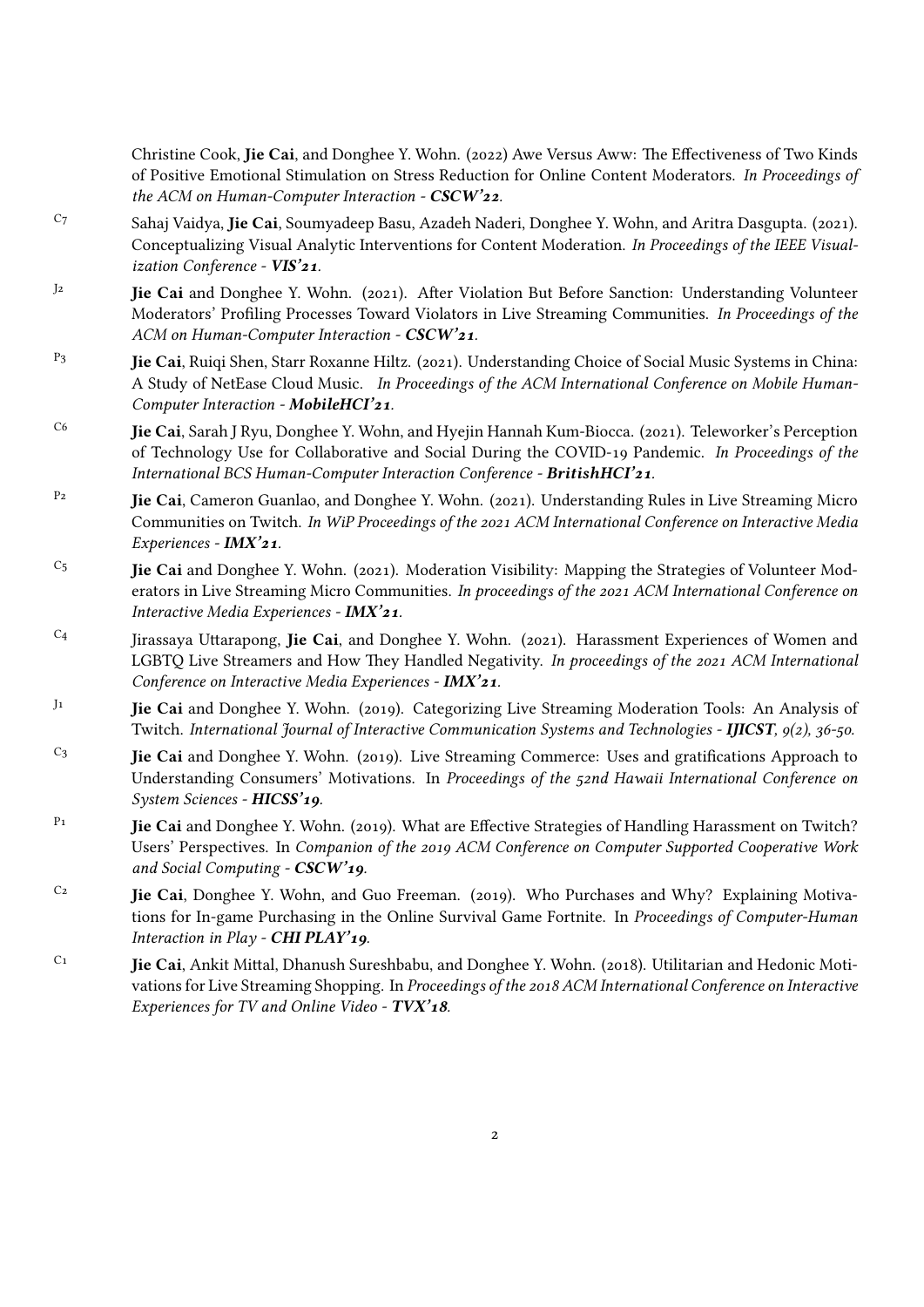## PRESENTATIONS & WORKSHOPS

- 2022 Rae Jereza, **Jie Cai**, and Aashka Patel. (2022). Distress and Disempowerment: How Organizational Factors Limit Commercial Content Moderators' Agency. *Extended Abstract presented at the 12th International Conference on Social Media & Society - #SMSociety'22.*
- <sup>2019</sup> **Jie Cai** and Donghee Y. Wohn. (2019). Ignoring As a Strategy: Why Moderators Use It And How It Influences Viewers' Behaviors.*Workshop paper presented at the 2019 ACM Conference on Computer Supported Cooperative Work and Social Computing - CSCW'19.*

**Jie Cai** and Donghee Y. Wohn. (2019). Live Streaming Shopping. *Presentation at NJIT Dana Knox Showcase.*

<sup>2016</sup> **Jie Cai**, Danlin Liang, Zhibin Cen, Boonghee Yoo. (2016). An Exploratory Model of Consumers' Perceived Value of Business College Education. *Student Paper presented at the 45th Annual Meeting of the Western Decision Science Institute - WDSI'16.*

### Doctoral Consortium

- 2021 **Jie Cai**. (2021). Understanding the Voluntary Moderation Practices in Live Streaming Communities. *Presentation at the 2021 ACM International Conference on Interactive Media Experiences - IMX'21.*
- <sup>2019</sup> **Jie Cai**. (2019). The Motivation of Live Virtual Reality Shopping and Design Principles. *Presentation at the 52nd Hawaii International Conference on System Sciences - HICSS'19.*

## Working Experience

2016.9- 2017.8

2016.1- 2016.5

Fall

## **Merchandising Assistant,** VIP.com (唯品会[\), New York](https://www.linkedin.com/company/guangzhou-vipshop-information-technology-co-ltd/about/)

- Conducted sales report analysis and market trends and brand research and identified trendy brands to business development managers.
- Accomplished brand introduction to the official website in China in food, home, beauty, and maternity categories from the major platforms - Costco and BJ's Wholesale.

#### **Intern Assistant Data Analyst,** [Tal Depot.com, New York](https://taldepot.com/)

- Analyzed monthly shipping performance by getting data from the Aftership platform, using Excel (pivot table and data analysis), and writing marketing reports.
- Researched fraud online transactions through Signify platform and tracked suspicious credit transactions.
- Searched UPC for all products and matched product information for eBay and Used Magento platform post and manage products on the website.

## Teaching and Research Experience

#### 2019 2021 **Instructor**

• Independently develop course materials and teach an HCI course for 25-30 students: IS448: *Usability and Measuring UX.*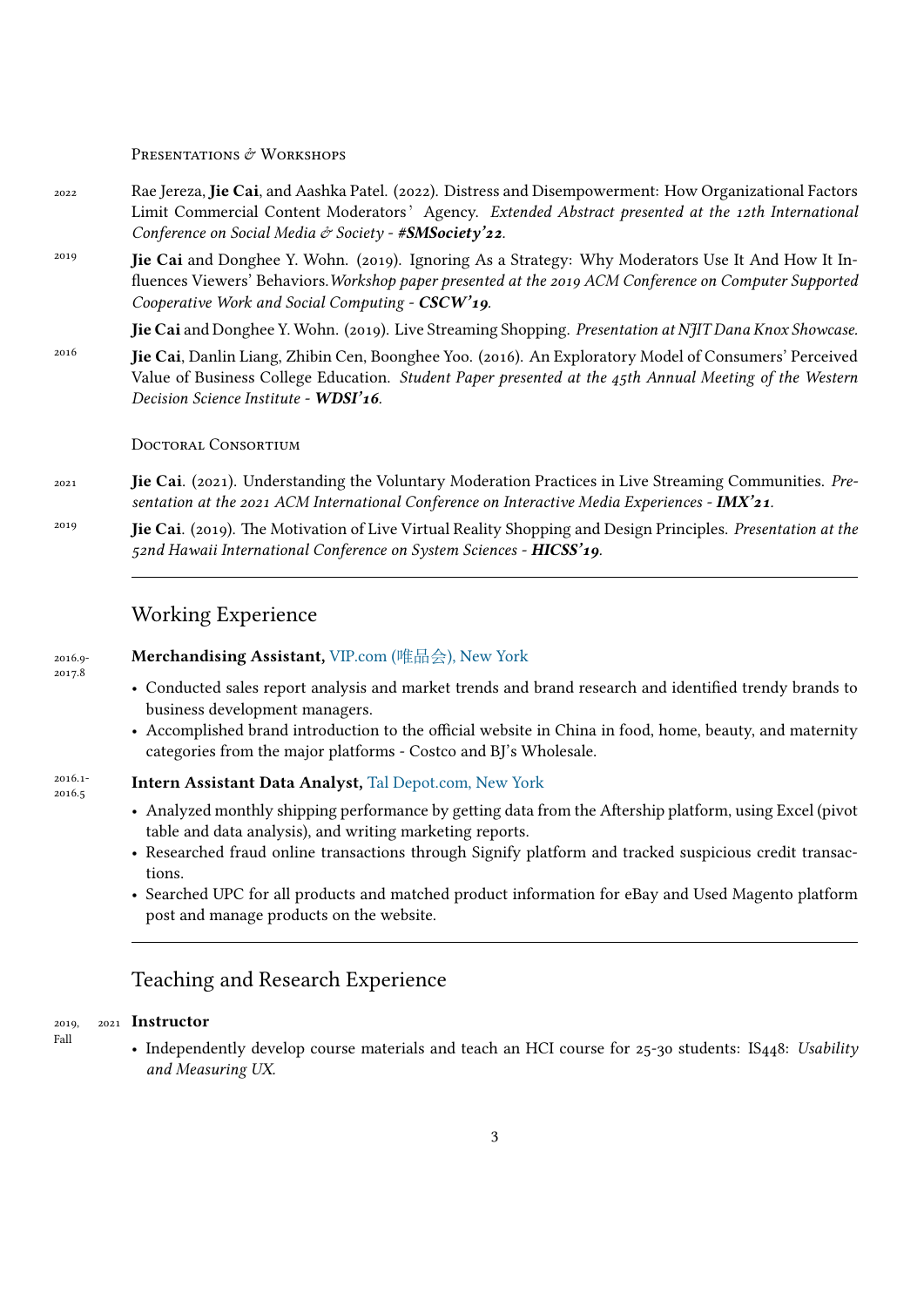• Update the syllabus based on students' feedback and re-design the course to ask students to read and present the most recent research papers in HCI domains (e.g., CHI, CSCW, CMC).

## 2020-2021 **Research Assistant**

- Work on the NSF-funded project: Collaborative Research: Augmenting Social Media Content Moderation with the PI and my advisor: Dr. Donghee Y. Wohn.
- Lead and conduct exploratory studies with content moderators with observation and interview methods.
- Collaborate with data visualization team at NJIT to explore visualization intervention for content moderation.
- Collaborate with UCLA and UMSI scholars to organize workshops targeting top HCI conferences like ACM SIGCHI.

## 2017-2022 **Teaching Assistant**

- Work with Dr. Julie Ancis on course development and grading for a management course: HRM 601– Organizational Behavior.
- Work with Dr. Donghee Y. Wohn to organize class discussion and grade assignments for two HCI courses: IS448–Usability and Measuring UX and IS375–Discovering User Needs for UX.
- Work with Dr. Arthur H. Hendela to grade assignments and support  $Q\hat{\phi}A$  for two IS courses: IS117– Introduction to Website Development and IS265–Introduction to Information System.

## Fellowships

## 2021 summer **CSST Summer Institute**, (Online).

*Presentation at the Consortium for the Science of Sociotechnical Systems - CSST'21.*

## Student Advising

| 2022-present | Sagnik Chowdhury, Undergraduate majoring in Cyberphychology     |
|--------------|-----------------------------------------------------------------|
| 2020-2022    | Aashka Patel, Undergraduate majoring in Computer Science        |
| 2020-2021    | Sarah Ryu, Undergraduate majoring in Human Computer Interaction |
| 2019-2020    | Andrew Suarez, Undergraduate majoring in Information Technology |
| 2019-2020    | Aaron Samuel, Undergraduate majoring in Computer Science        |
| 2020         | Abdelmalek Benaissa, Undergraduate                              |
| 2019         | Jessy Martinez, Undergraduate majoring in Chemistry             |

## Services

### ORGANIZING COMMITTEES

| 2022 | Assistant to the Technical Program Chairs | ACM CHI'23 |  |
|------|-------------------------------------------|------------|--|
| 2021 | Proceedings Chair                         | ACM IMX'21 |  |